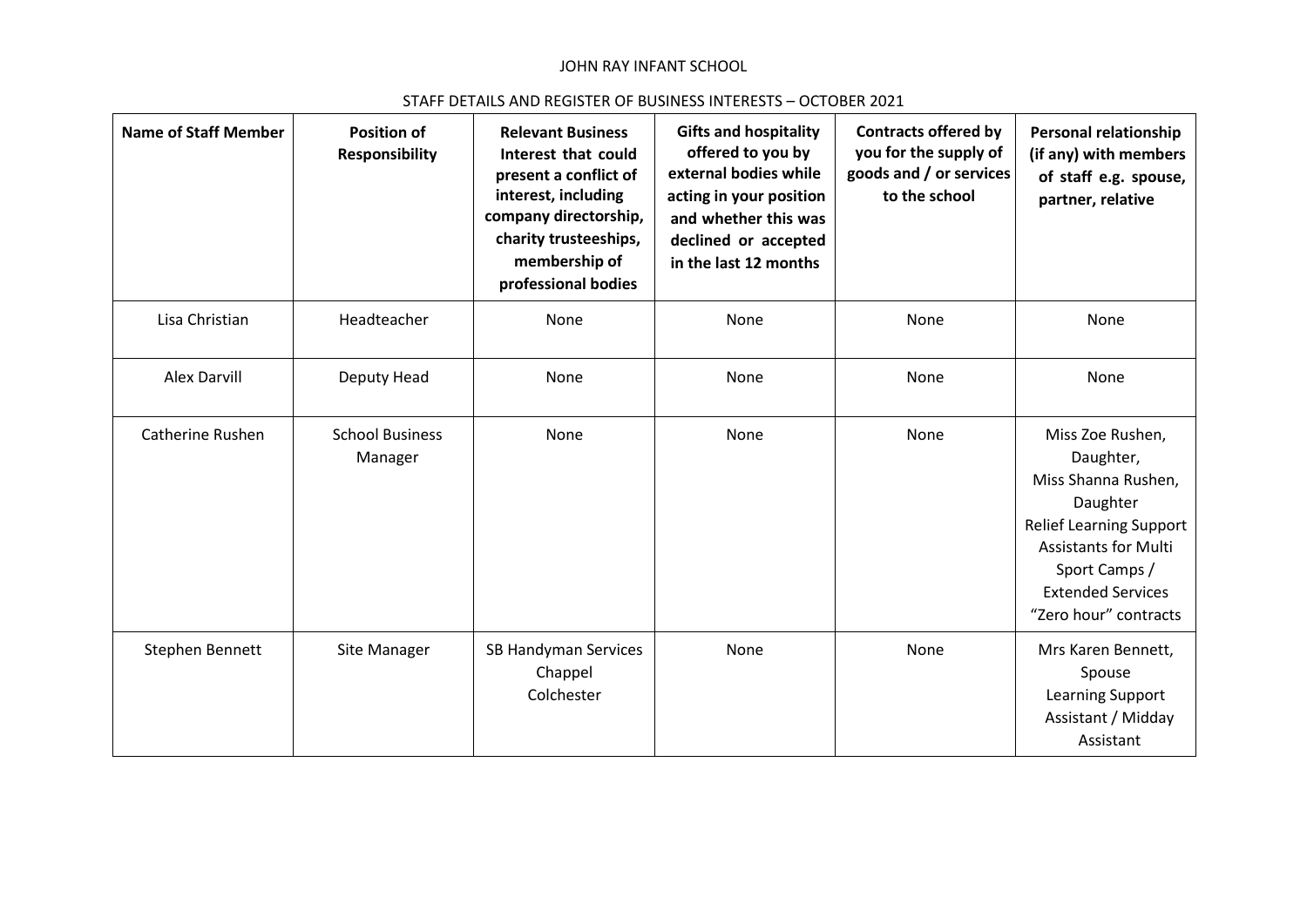| Emma Turner             | <b>KS1 Leader</b>       | None                | None | None | None |
|-------------------------|-------------------------|---------------------|------|------|------|
| Kate Yates              | <b>FS Leader</b>        | None                | None | None | None |
| <b>Claire Springall</b> | Yr 2 Leader             | None                | None | None | None |
| Julia Convoy            | Maths Leader            | None                | None | None | None |
| Stephanie Tidmarsh      | <b>Catering Manager</b> | <b>Bijou Tables</b> | None | None | None |
| Mary O'Malley           | School Administrator    | None                | None | None | None |
| Clare Ryan              | PA / Administrator      | None                | None | None | None |
| Emma Smith              | Attendance Officer      | None                | None | None | None |
| Victoria Hinds          | <b>ICT Leader</b>       | None                | None | None | None |
| <b>Hannah Cleary</b>    | PE Leader               | None                | None | None | None |
| <b>Tina Kittles</b>     | PPG Leader              | None                | None | None | None |
| Debbie Hollingsworth    | Science Leader          | None                | None | None | None |